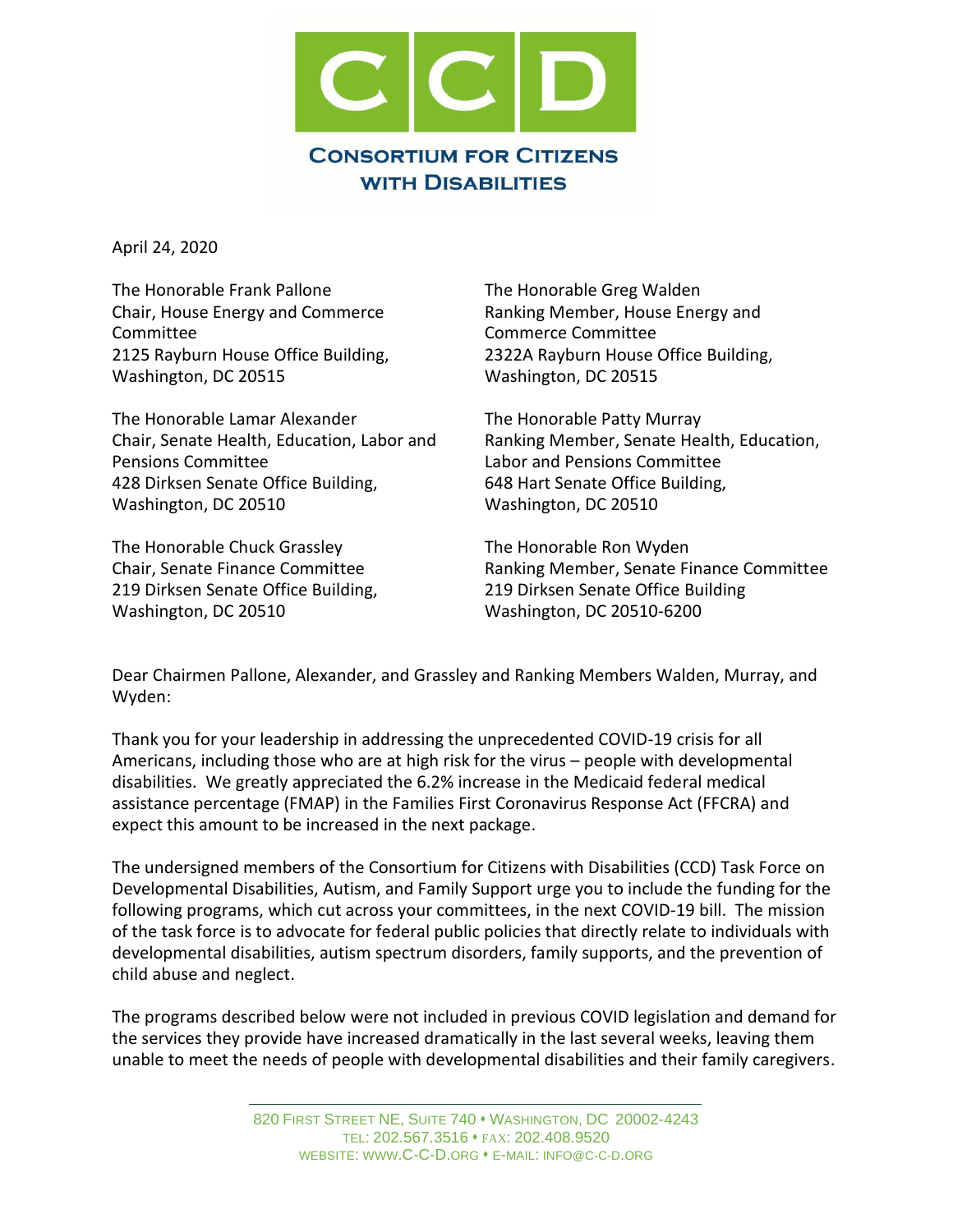# **DEVELOPMENTAL DISABILITIES (DD) ASSISTANCE AND BILL OF RIGHTS ACT PROGRAMS**

The DD Act established programs in [every state and territory](https://acl.gov/programs/aging-and-disability-networks/state-councils-developmental-disabilities) to improve the lives of people with developmental disabilities through capacity building, systems change, advocacy, and the enforcement and protection of civil rights. With a long history of bipartisan congressional support for funding within the Administration for Community Living (ACL), these programs have decades of experience meeting the needs of people with intellectual and developmental disabilities.

### **Tile I – State Developmental Disabilities Councils (DD Councils)**

While the Coronavirus Aid, Relief, and Economic Security (CARES) Act provided \$955 million for the Administration for Community Living (ACL), only 9% of the funding supported ACL programs for people with disabilities and none of the funding was directed to people with intellectual and developmental disabilities. We request an additional \$100 Million for DD Councils to provide a quick infusion of funds directly to local organizations that are filling gaps in services for people with intellectual and developmental disabilities created by the COVID-19 emergency.

DD Councils are positioned to expand their work to provide emergency grants and cooperative agreements to trusted state and local organizations (for profit and nonprofit) in their extensive network of sub-grantees already working on these issues. Using the DD Council's existing grantmaking authority, DD Councils can quickly fund local programs to:

1) Bridge the digital divide by providing devices and increasing connectivity for people with intellectual and developmental disabilities so they can access healthcare, education, and the workforce during the emergency;

2) Provide support for caregivers by funding training and microgrants for personal protective equipment for providers, families and natural supports;

3) Fill gaps in emergency communications including creating accessible and plain language materials for ongoing updates on the emergency for people with intellectual and developmental disabilities in English and other languages; and

4) Update state emergency plans and provide funding to meet the needs of people with intellectual and developmental disabilities not covered by the existing plan.

# **Title I – Protection and Advocacy for Individuals with Developmental Disabilities (PADD)**

Protection and Advocacy (P&A) agencies comprise the nationwide [network of 57](https://www.ndrn.org/wp-content/uploads/2020/04/PA-CAP-LIST-2020.docx) congressionally created and mandated, legally based disability rights agencies. P&A agencies have the authority to provide legal representation and other advocacy services, under federal laws, to **all** people with disabilities.

Congress gave P&A agencies the ability to protect people with disabilities through programs such as the Protection and Advocacy for Individuals with Developmental Disabilities (PADD) program no matter their disability, where they may live, work, or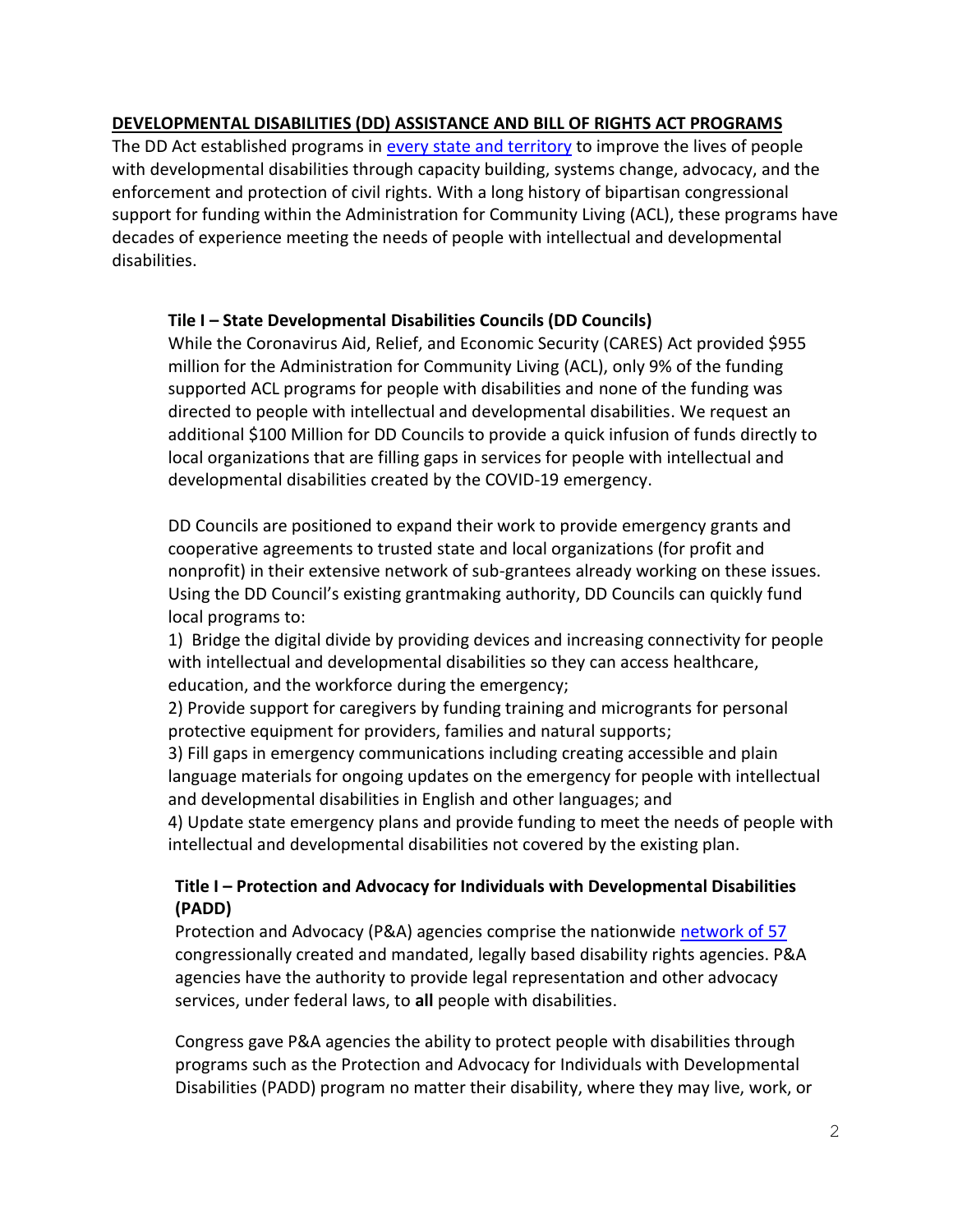receive services. In these uncertain times, the work of the P&As to ensure that the rights of people with disabilities are not violated is more important than ever and P&As are working to fulfill this critical mandate and support the disability community.

COVID-19 related issues P&As are seeing right now include: concerns about the spread of the virus in congregate facilities (including nursing homes, prisons and juvenile detention facilities); medical rationing; how to access assistive technology devices and services for use in remote education and employment; changes in voting processes and requirements due to the pandemic, and violation of individual rights around Do Not Resuscitate orders.

When the pandemic ends we know that there will be numerous issues to address inclusive of the items listed above, but also: employment discrimination issues; ensuring people that lived in the community are able return to those living arrangements; inaccessibility issues impacting people with disabilities in the elections later this year, and reconnecting people with disabilities to needed services and supports including health care, employment supports, assistive technology, educational services, and home health care.

During and after this pandemic, additional funding is vital to ensure that P&A agencies across the country can continue to protect and advocate on behalf of all people with disabilities. For this reason, we are requesting \$45 million for the PADD program.

In addition to the funding, we are seeking language similar to what was in the COVID 3 relief bill in three areas.

• Similar to the language in COVID-3 that reiterated the authority of the Long-Term Care Ombudsman, we request similar language around the P&A's authorities so as not to create delays in providing needed services or protections. That language would read as follows: Protection and Advocacy systems shall continue to have reasonable, unaccompanied access (directly or through the use of technology) to facilities for the purposes of investigation and monitoring (or other access through the use of technology) to long-term care facilities, to residents, and to appropriate records during any portion of the public health emergency relating to coronavirus beginning on the date of enactment of this Act and ending on September 30, 2021, to provide services described in 42 U.S. Code § 15043 et seq.

• Similar to the language in COVID-3, we believe the funding should be available to the P&A agencies from date of enactment until September 30, 2021 and would request that be explicitly stated. Given that we are already half way through the fiscal year, it is important that the P&As be given some additional time to expend these funds that are needed to provide services this fiscal year, but will also be needed to fund services in the next fiscal year.

• Similar to the language in COVID-3, we believe this funding should be designated as emergency funding.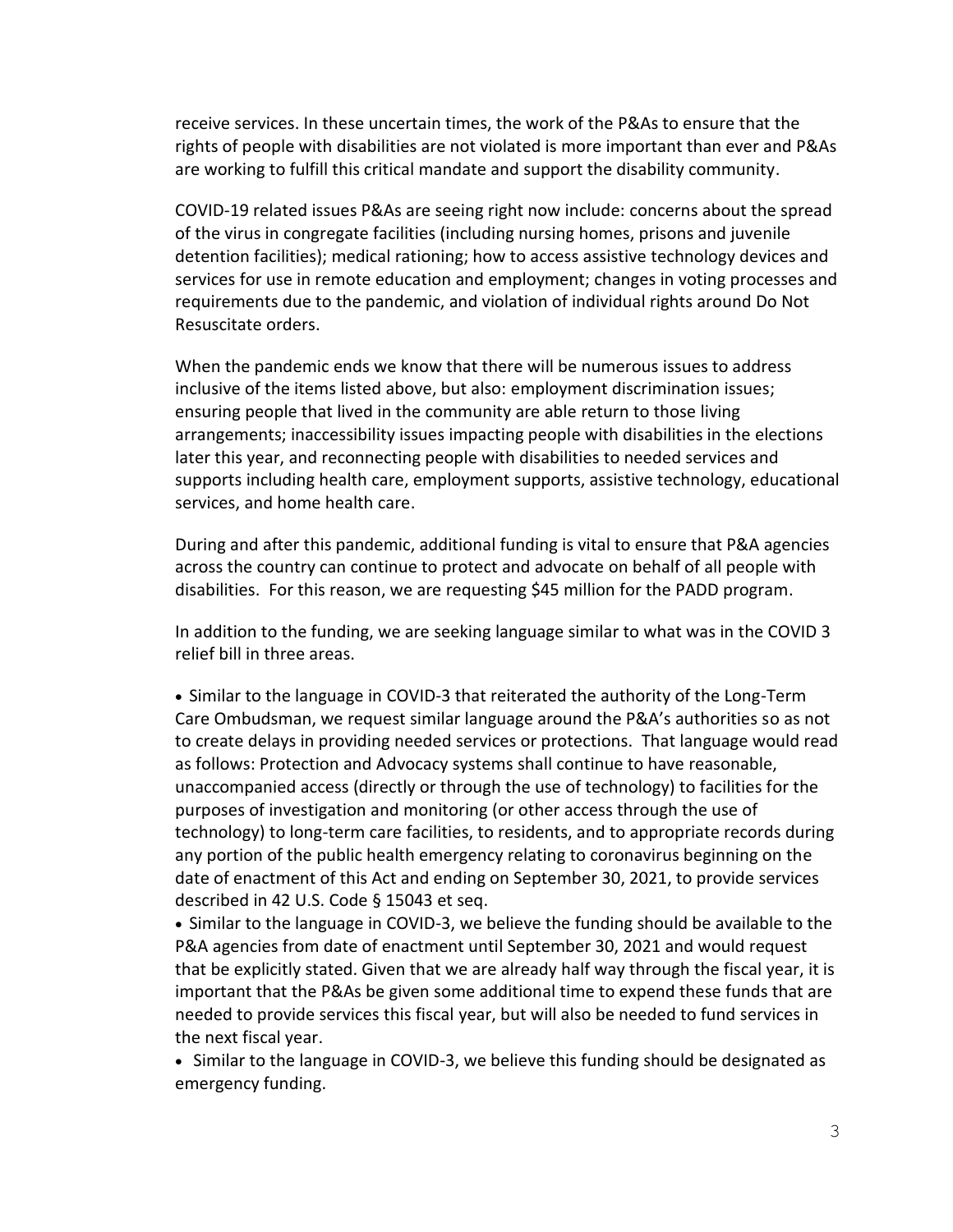## **Title I - University Centers for Excellence in Developmental Disabilities Education, Research, and Service (UCEDD):**

A [network of 67 centers](https://www.aucd.org/directory/directory.cfm?program=UCEDD) continues to provide services modifying practices and adjusting policies as required to ensure the health and safety of the people with disabilities they serve. Emergency funds are needed to address emerging needs, including: support to state and local government, assistance to service providers, training and support to schools and others who have transitioned services to virtual delivery methods. In addition, funds are needed to collect data to evaluate the impact of COVID-19 services to ensure that the lessons learned related to pandemic response are collected and shared. We are seeking \$20 million for the Administration for Community Living, Office of Intellectual and Developmental Disability Programs.

### **Title II - Family Support activities**

We urge Congress to allocate emergency funding to the Administration for Community Living to fund a National Autism and Other Developmental Disabilities Resource Network and Navigator Program. This resource network would help ensure access to specially trained navigators who can provide person-centered case management across the lifespan and referrals to local providers, and resources and information during this time and throughout the recovery. This program is needed to fill the gap in existing programs – namely, the Family-to-Family program (described below) which assists families of children with special health care needs with health care related issues, and the Parent Training and Information Centers under the Individuals with Disabilities Education Act (IDEA), which serves families of children and young adults needing assistance with issues related to early intervention, pre-school, elementary, and secondary education. A new navigator program would help meet the range of needs of *adults* with developmental disabilities who are not served by these other family support programs.

#### **FAMILY-TO-FAMILY HEALTH INFORMATION CENTERS (F2FS)**

F2F programs are staffed by families of children and youth with special health care needs and disabilities (CYSHCN) to help families like themselves navigate the complex health care delivery and financing systems. There are [59 F2Fs,](https://familyvoices.org/affiliates/) one in each state, DC, and five territories, plus three serving tribal families. Each receives federal funding of less than \$100,000 per year through the Health Resources and Services Administration (HRSA). The Coronavirus quarantine is making it much harder for families of CYSHCN to obtain the care, services, medications, and supplies that their children need, and they are turning to F2Fs for assistance and support. Examples of the pandemic-related problems that families are facing include: shortages of the masks, gloves, tubing, and other supplies that are regularly used to care for medically fragile children; difficulties obtaining extra refills of medications (as advised by CDC), particularly controlled substances that are often used for epilepsy or behavioral health conditions; problems using telehealth, including lack of translation services; loss of home health aides, either because families of medically fragile children do not want to risk having aides coming into their homes or because the aides are not available; and loss of school-based therapies that help children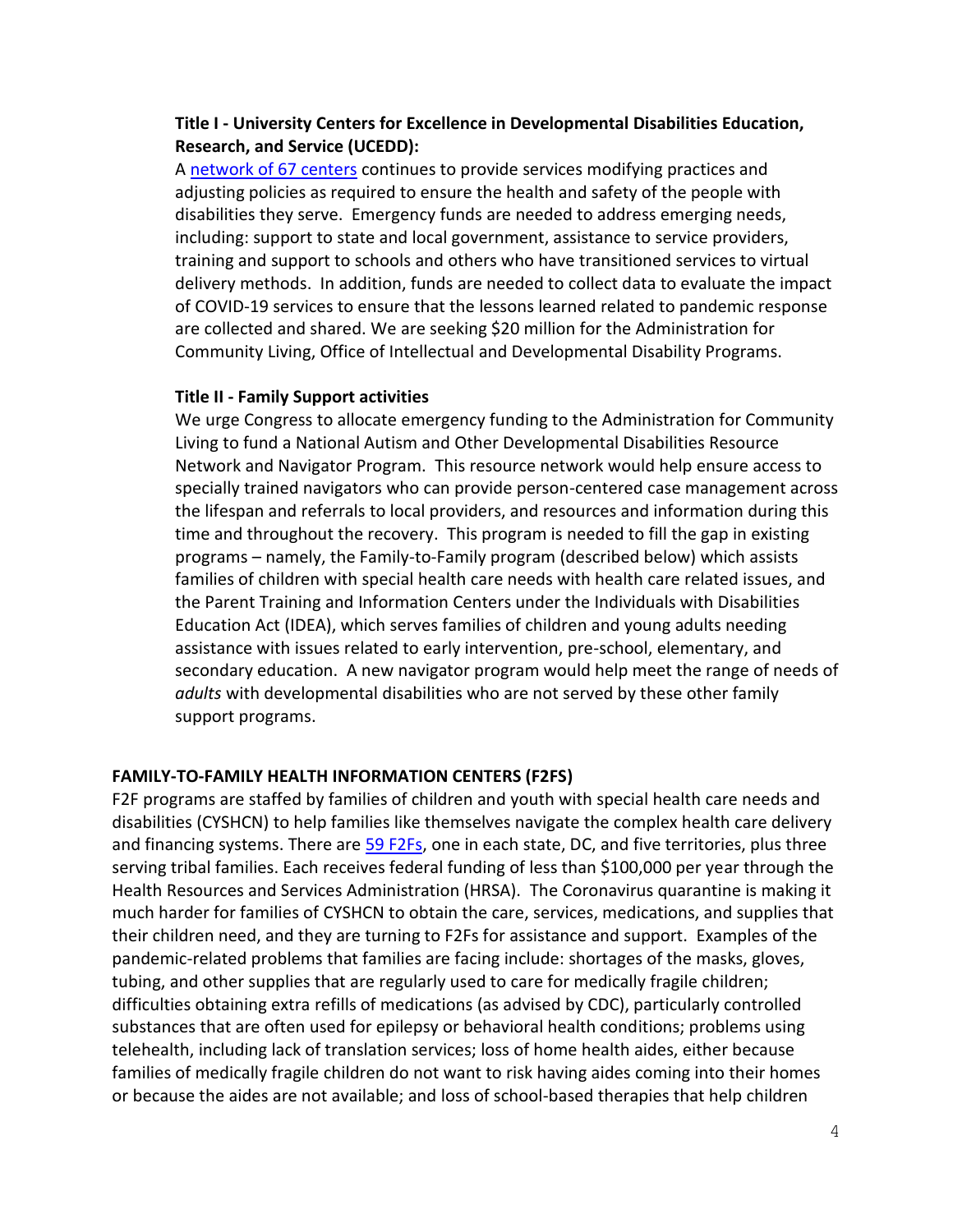maintain function. Additionally, millions of people are losing their jobs and health insurance. Those who have children with special health care needs are turning to F2Fs for help in keeping their children insured through Medicaid or private Exchange plans. To handle these increased demands for assistance, F2Fs will need additional staff. Therefore, we recommend an increase in F2F funding of \$6 million.

### **LEADERSHIP EDUCATION IN NEURODEVELOPMENTAL AND RELATED DISABILITIES (LEND)**

As affirmed by the Congressional Autism Caucus on March 21, 2020, the rapid shift to telehealth for assessment and treatment has a disproportionate impact on people with disabilities and their families. Critical support is needed to continue access to evaluation and treatment. The [52 programs](https://www.aucd.org/directory/directory.cfm?program=LEND) funded under Autism CARES Act (P.L. 116-60) provide an existing infrastructure that is pivoting to meet this need and has capacity, with emergency funds, to provide access to assessment and treatment for people with neurodevelopmental disabilities and their families. We request \$20 million to HRSA's Autism and other Developmental Disabilities program for the LENDS.

Thank you for your consideration of this request and for your continued attention to meeting the needs of people with developmental disabilities and their families. For more information, please contact Annie Acosta at acosta@thearc.org.

Sincerely,

American Music Therapy Association Association of University Centers on Disabilities (AUCD) Autism Society of America Autistic Self Advocacy Network Autistic Women and Nonbinary Network CommunicationFIRST Easterseals Family Voices National Association of Councils on Developmental Disabilities National Center for Parent Leadership, Advocacy, and Community Empowerment (National PLACE) National Disability Rights Network National Down Syndrome Congress National Respite Coalition TASH The Arc of the United States

### CC:

The Honorable Nancy Pelosi, House Speaker